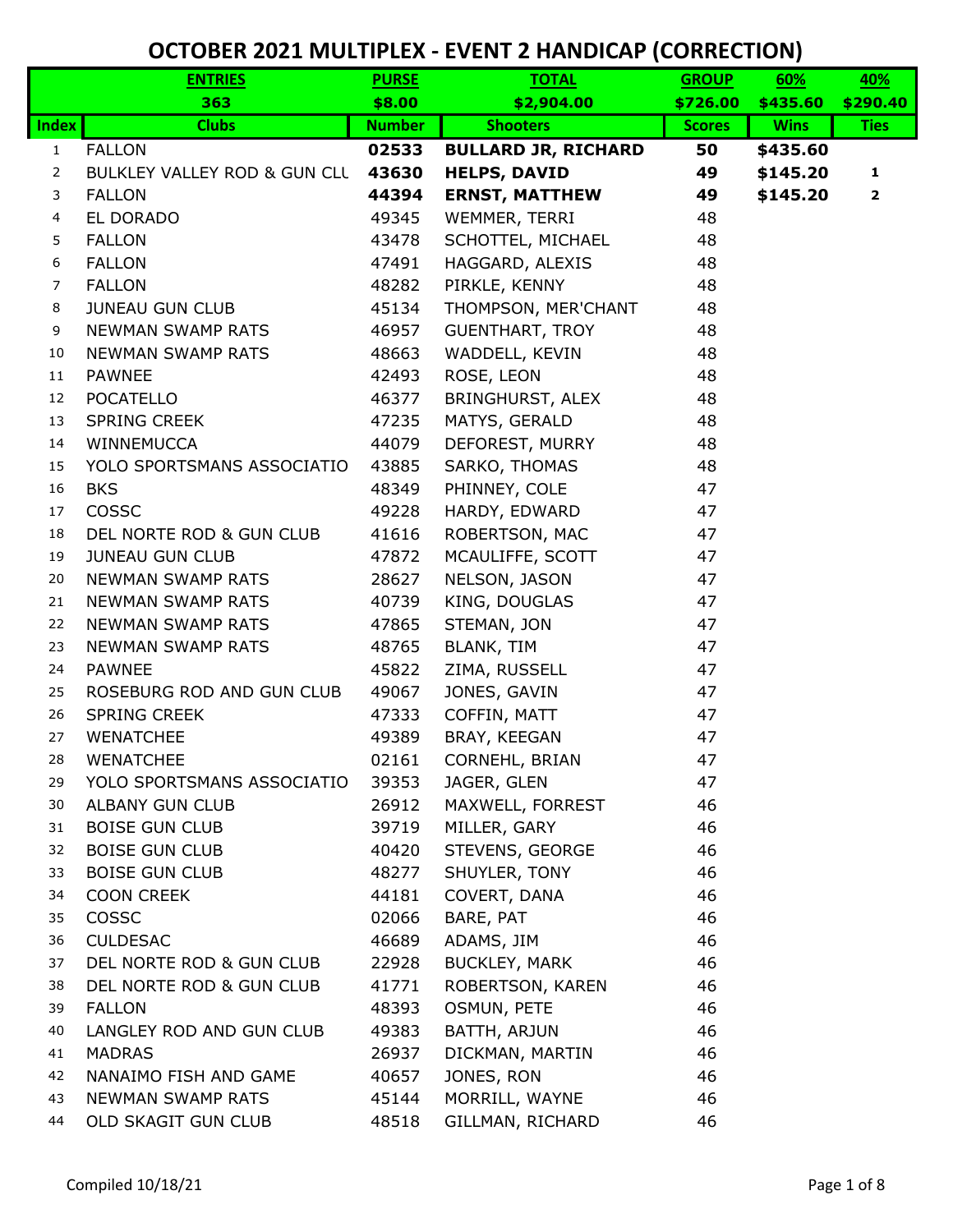| 45 | <b>PAWNEE</b>                | 44819 | <b>VAUGHN, TREVOR</b>    | 46 |
|----|------------------------------|-------|--------------------------|----|
| 46 | <b>POCATELLO</b>             | 42823 | CAHOON, JIM              | 46 |
| 47 | <b>POCATELLO</b>             | 49520 | FOSTER, ZACHARY          | 46 |
| 48 | YAKIMA VALLEY                | 29671 | SIMON, STEVE             | 46 |
| 49 | YAKIMA VALLEY                | 34872 | BLANKENSHIP, DJ (DENNIS) | 46 |
| 50 | <b>BKS</b>                   | 31885 | WEBB, JOHN               | 45 |
| 51 | <b>BOISE GUN CLUB</b>        | 24963 | WEHREN, RICHARD          | 45 |
| 52 | <b>BOISE GUN CLUB</b>        | 32455 | ALFORD JR, AL            | 45 |
| 53 | <b>BREMERTON</b>             | 10472 | TIEGS, RUSSELL           | 45 |
| 54 | BULKLEY VALLEY ROD & GUN CLU | 48611 | GRUNEWALD, BRIAN         | 45 |
| 55 | <b>COON CREEK</b>            | 47375 | CRUM, WAYNE              | 45 |
| 56 | COSSC                        | 02357 | HAAHEIM, DON             | 45 |
| 57 | <b>CULDESAC</b>              | 47642 | HELPMAN, JOHN            | 45 |
| 58 | DEL NORTE ROD & GUN CLUB     | 38416 | HOFFMAN, GRANT (BUD)     | 45 |
| 59 | DEL NORTE ROD & GUN CLUB     | 01630 | MANN, MIKE               | 45 |
| 60 | EL DORADO                    | 48947 | KRAMER, ERIN             | 45 |
| 61 | EL DORADO                    | 49341 | WEMMER, JOSHUA           | 45 |
| 62 | <b>FALLON</b>                | 46327 | PIRKLE, BRODEN           | 45 |
| 63 | <b>JUNEAU GUN CLUB</b>       | 38785 | MENZIES, MALCOLM         | 45 |
| 64 | <b>JUNEAU GUN CLUB</b>       | 48031 | MCCAIN, JEFF             | 45 |
| 65 | LANGLEY ROD AND GUN CLUB     | 01024 | WOODS, GARRY             | 45 |
| 66 | <b>LCRGC</b>                 | 46083 | FORD, MICHAEL            | 45 |
| 67 | NANAIMO FISH AND GAME        | 21619 | WEBBER, DARRYL           | 45 |
| 68 | <b>NEWMAN SWAMP RATS</b>     | 48226 | LAMB, LOREN              | 45 |
| 69 | NORTH OKANAGAN - NOTSC       | 45240 | GINN, TOM                | 45 |
| 70 | NORTH OKANAGAN - NOTSC       | 02520 | FOWLER, GORD             | 45 |
| 71 | <b>PAWNEE</b>                | 45696 | DIBLE, DIANE             | 45 |
| 72 | <b>PAWNEE</b>                | 49519 | HEATH, SCOT              | 45 |
| 73 | <b>POCATELLO</b>             | 44680 | MORRISON, NICK           | 45 |
| 74 | ROSEBURG ROD AND GUN CLUB    | 36167 | DESCH, RUSS              | 45 |
| 75 | <b>SPRING CREEK</b>          | 48560 | PANIAGUA, ERIC           | 45 |
| 76 | <b>WENATCHEE</b>             | 36948 | LIPPERT, BEN             | 45 |
| 77 | <b>WENATCHEE</b>             | 47725 | RICH, CHARLES            | 45 |
| 78 | WINNEMUCCA                   | 40331 | MCMILLEN, GREG           | 45 |
| 79 | YAKIMA VALLEY                | 44529 | LOWRIE, GLEN             | 45 |
| 80 | <b>BOISE GUN CLUB</b>        | 49276 | ELLIS, JOHN              | 44 |
| 81 | <b>CULDESAC</b>              | 45345 | FALTUS, RON              | 44 |
| 82 | <b>CULDESAC</b>              | 47775 | ZINN, BOB                | 44 |
| 83 | DEL NORTE ROD & GUN CLUB     | 45910 | OLSEN, TOM               | 44 |
| 84 | DEL NORTE ROD & GUN CLUB     | 47774 | FLYNN, JAMES             | 44 |
| 85 | EL DORADO                    | 48773 | KRAMER, LEONARD          | 44 |
| 86 | <b>FALLON</b>                | 46632 | BELANGER, ROLAND         | 44 |
| 87 | <b>LCRGC</b>                 | 46011 | PETERS, KENNETH          | 44 |
| 88 | NANAIMO FISH AND GAME        | 44401 | WEBBER, CHUCK            | 44 |
| 89 | NANAIMO FISH AND GAME        | 49057 | BARBER, GARY             | 44 |
| 90 | <b>NEWMAN SWAMP RATS</b>     | 43518 | FESLER, RON              | 44 |
| 91 | <b>NEWMAN SWAMP RATS</b>     | 47462 | COX, KELLY               | 44 |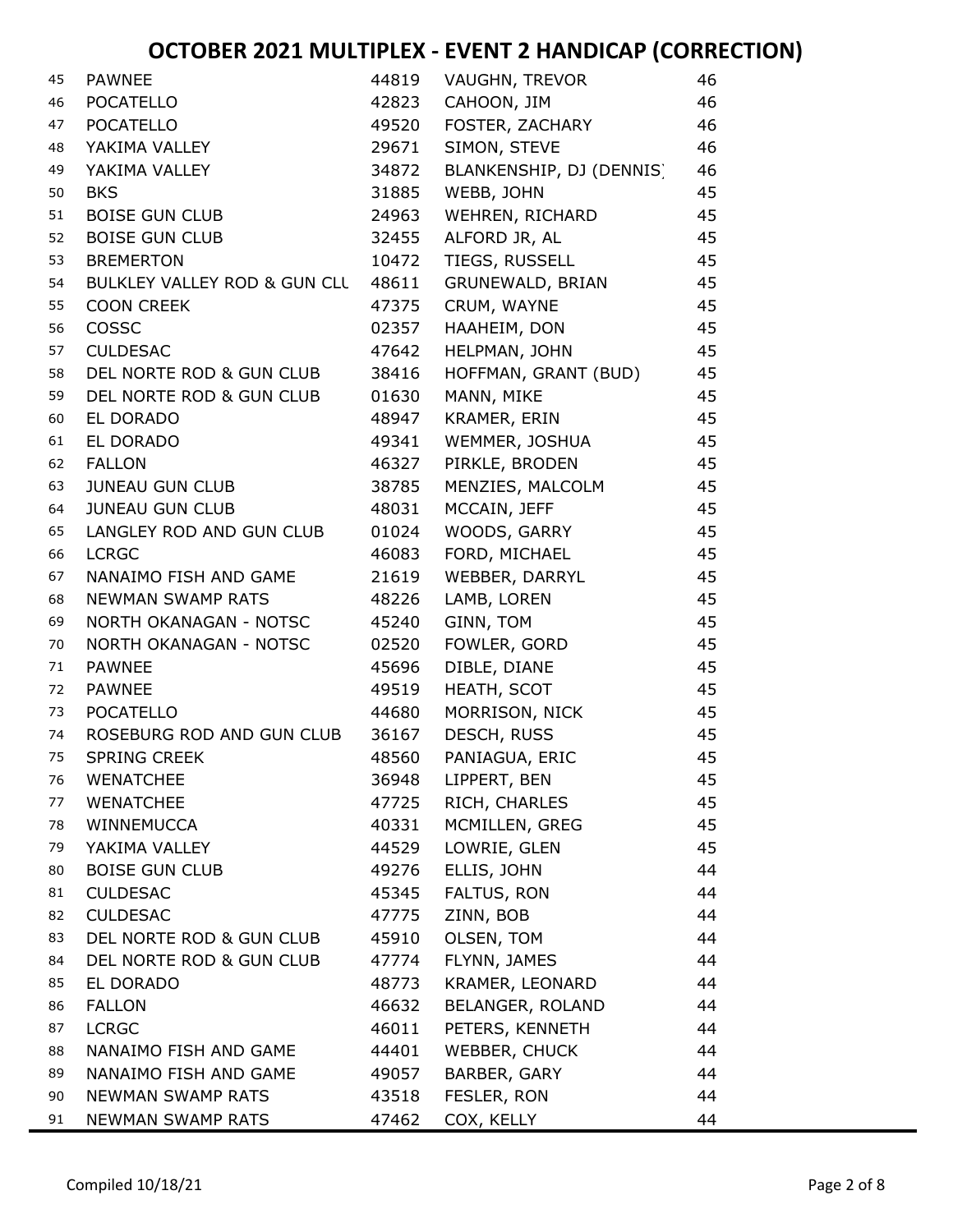| 1              | <b>PAWNEE</b>               | 42477 | COOPER, KERRY             | 44 |         |                         |
|----------------|-----------------------------|-------|---------------------------|----|---------|-------------------------|
| $\overline{2}$ | <b>PAWNEE</b>               | 42478 | DAVIS, KEVIN              | 44 |         |                         |
| 3              | <b>PAWNEE</b>               | 43958 | BLECHA, DONALD            | 44 |         |                         |
| 4              | <b>PORTLAND</b>             | 48008 | SCHROEDER, MARK           | 44 |         |                         |
| 5              | <b>WENATCHEE</b>            | 29425 | SMITH, DALE               | 44 |         |                         |
| 6              | WENATCHEE                   | 49409 | CORNEHL, BRYSON           | 44 |         |                         |
| 7              | WINNEMUCCA                  | 41407 | MARILUCH, TAMARA          | 44 |         |                         |
| 8              | YAKIMA VALLEY               | 31096 | PURDY, LARRY              | 44 |         |                         |
| 9              | YAKIMA VALLEY               | 42413 | PETERSON, MARK            | 44 |         |                         |
| 10             | YAKIMA VALLEY               | 44304 | SHIELDS, STANLEY          | 44 |         |                         |
| 11             | YAKIMA VALLEY               | 48517 | MILLER, RONALD            | 44 |         |                         |
| 12             | <b>BOISE GUN CLUB</b>       | 25713 | HUNT, LLOYD (GENE)        | 43 | \$19.11 | $\mathbf{1}$            |
| 13             | <b>COON CREEK</b>           | 42717 | <b>GRENZ, LARRIE</b>      | 43 | \$19.11 | $\overline{\mathbf{2}}$ |
| 14             | <b>COON CREEK</b>           | 47387 | <b>WILDMAN, TERRENCE</b>  | 43 | \$19.11 | 3                       |
| 15             | <b>COSSC</b>                | 47827 | <b>MACAULAY, GORDON</b>   | 43 | \$19.11 | $\overline{\mathbf{4}}$ |
| 16             | COWLITZ PUBLIC SHOOTING RAN | 47802 | <b>HEITZ, LARRY</b>       | 43 | \$19.11 | $\overline{\mathbf{5}}$ |
| 17             | DEL NORTE ROD & GUN CLUB    | 46156 | <b>LEVI, LONNIE</b>       | 43 | \$19.11 | $\bf 6$                 |
| 18             | DEL NORTE ROD & GUN CLUB    | 46432 | <b>SMITH, LYN</b>         | 43 | \$19.11 | $\overline{\mathbf{z}}$ |
| 19             | <b>FALLON</b>               | 45786 | <b>WEBB, LESTER</b>       | 43 | \$19.11 | $\bf8$                  |
| 20             | LANGLEY ROD AND GUN CLUB    | 49102 | <b>SANDHU, VIKRAM</b>     | 43 | \$19.11 | $\boldsymbol{9}$        |
| 21             | LANGLEY ROD AND GUN CLUB    | 49440 | <b>ROUD, SAMUEL</b>       | 43 | \$19.11 | 10                      |
| 22             | <b>LCRGC</b>                | 41422 | <b>DAVIS, LARRY</b>       | 43 | \$19.11 | 11                      |
| 23             | <b>LCRGC</b>                | 43709 | <b>MATSLER, CRAIG</b>     | 43 | \$19.11 | 12                      |
| 24             | <b>LCRGC</b>                | 44144 | <b>LAZIO, FRANK</b>       | 43 | \$19.11 | 13                      |
| 25             | <b>LCRGC</b>                | 45388 | <b>HOPKINS, TERRY</b>     | 43 | \$19.11 | 14                      |
| 26             | <b>MADRAS</b>               | 10792 | <b>MCGUIRE, RICHARD</b>   | 43 | \$19.11 | 15                      |
| 27             | <b>NEWMAN SWAMP RATS</b>    | 38287 | <b>GRAVES, BOB</b>        | 43 | \$19.11 | 16                      |
| 28             | <b>NEWMAN SWAMP RATS</b>    | 44801 | <b>BUNTUWONG, KAGE</b>    | 43 | \$19.11 | $17$                    |
| 29             | <b>NEWMAN SWAMP RATS</b>    | 48083 | <b>FORSYTHE, DARRELL</b>  | 43 | \$19.11 | 18                      |
| 30             | <b>NEWMAN SWAMP RATS</b>    | 48428 | <b>MARGARITE, ROBERT</b>  | 43 | \$19.11 | 19                      |
| 31             | <b>NEWMAN SWAMP RATS</b>    | 48923 | <b>COX, JERRY</b>         | 43 | \$19.11 | 20                      |
| 32             | NORTH OKANAGAN - NOTSC      | 47828 | <b>BRASSARD, ETHAN</b>    | 43 | \$19.11 | 21                      |
| 33             | OLD SKAGIT GUN CLUB         | 15705 | <b>BEACH, RICK</b>        | 43 | \$19.11 | 22                      |
| 34             | OLD SKAGIT GUN CLUB         | 01812 | <b>GANZINI, MICHAEL</b>   | 43 | \$19.11 | 23                      |
| 35             | <b>PAWNEE</b>               | 42542 | <b>CURTIS, JIM</b>        | 43 | \$19.11 | ${\bf 24}$              |
| 36             | <b>PAWNEE</b>               | 49487 | <b>FINDLEY, MARK</b>      | 43 | \$19.11 | 25                      |
| 37             | <b>POCATELLO</b>            | 46946 | <b>ANDERSON, ROLLY</b>    | 43 | \$19.11 | 26                      |
| 38             | ROSEBURG ROD AND GUN CLUB   | 18392 | <b>HEALY, J-MICHAEL</b>   | 43 | \$19.11 | 27                      |
| 39             | ROSEBURG ROD AND GUN CLUB   | 29347 | DAMEWOOD, BYRON (AN       | 43 | \$19.11 | 28                      |
| 40             | ROSEBURG ROD AND GUN CLUB   | 44862 | <b>JACKSON, JIM</b>       | 43 | \$19.11 | 29                      |
| 41             | <b>SOSA</b>                 | 30135 | PORTELANCE, JOSEPH        | 43 | \$19.11 | 30                      |
| 42             | <b>SOSA</b>                 | 47331 | <b>LEAMONT, MICHAEL</b>   | 43 | \$19.11 | 31                      |
| 43             | <b>SPRING CREEK</b>         | 48449 | <b>OXBORROW, SCOTT</b>    | 43 | \$19.11 | 32                      |
| 44             | <b>WENATCHEE</b>            | 41890 | <b>MILLER, DAN</b>        | 43 | \$19.11 | 33                      |
| 45             | <b>WENATCHEE</b>            | 47327 | <b>MAGNUSSEN, RICHARD</b> | 43 | \$19.11 | 34                      |
| 46             | <b>WENATCHEE</b>            | 47818 | <b>BRATRUDE, BRUCE</b>    | 43 | \$19.11 | 35                      |
| 47             | <b>WENATCHEE</b>            | 01801 | <b>LANG, DAVID</b>        | 43 | \$19.11 | 36                      |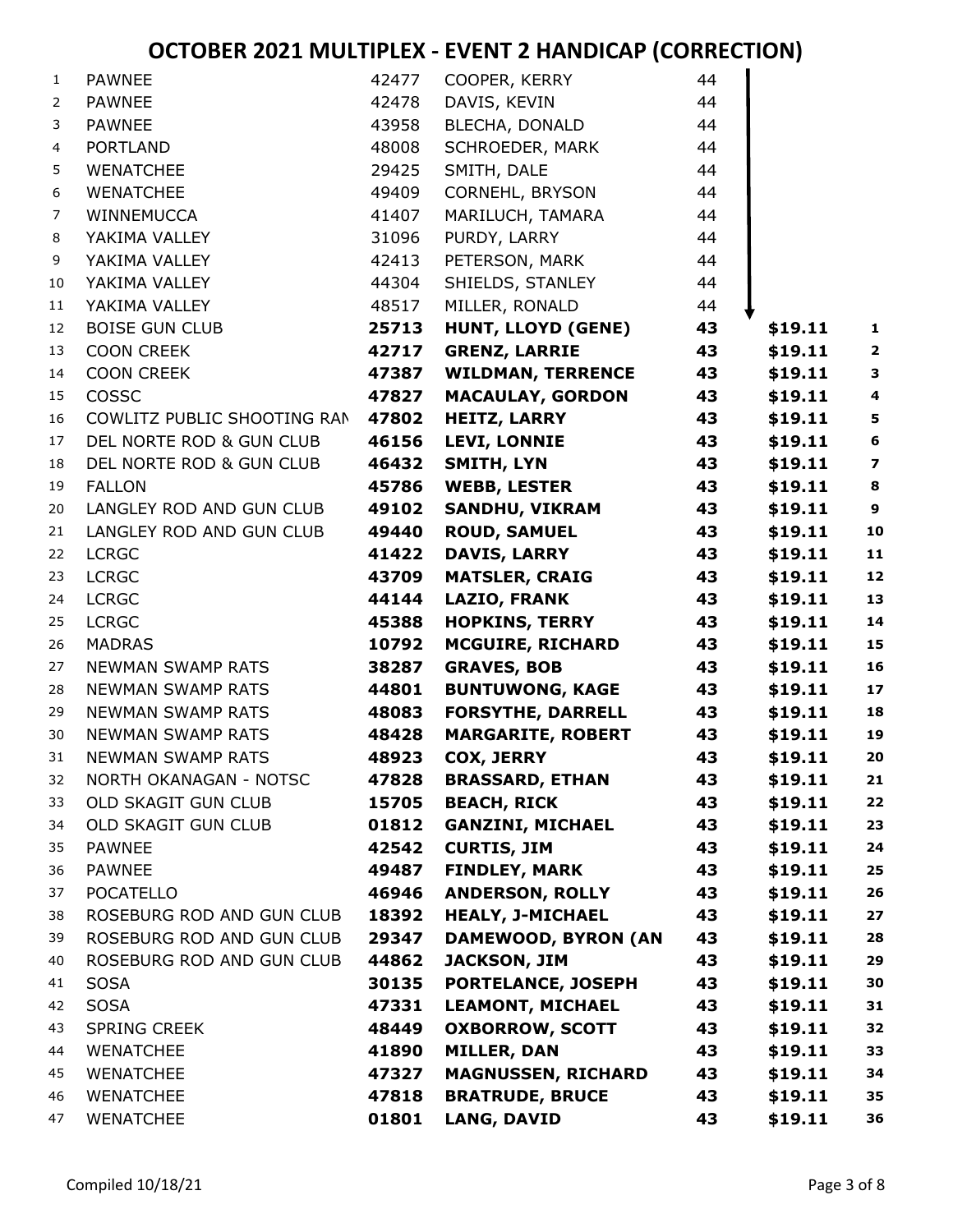| 48             | WINNEMUCCA                   | 49018 | JAMES, MATT           | 43 | \$19.11 | 37           |
|----------------|------------------------------|-------|-----------------------|----|---------|--------------|
| 49             | YOLO SPORTSMANS ASSOCIATIO   | 46762 | <b>KENNEDY, JANE</b>  | 43 | \$19.11 | 38           |
| 50             | ALBANY GUN CLUB              | 38881 | JULIAN, JANICE        | 42 |         |              |
| 51             | <b>BKS</b>                   | 38482 | MCGAULEY, HAROLD      | 42 |         |              |
| 52             | <b>BOISE GUN CLUB</b>        | 23847 | KEPPINGER, JOHNNY     | 42 |         |              |
| 53             | <b>BOISE GUN CLUB</b>        | 32669 | BROWN, CLAY           | 42 |         |              |
| 54             | <b>BOISE GUN CLUB</b>        | 44269 | BIRCH, ROBERT         | 42 |         |              |
| 55             | <b>COON CREEK</b>            | 44185 | RAMSER, MICHAEL       | 42 |         |              |
| 56             | COON CREEK                   | 49257 | MAIN, DEB             | 42 |         |              |
| 57             | DEL NORTE ROD & GUN CLUB     | 34710 | HOOKER, HERB          | 42 |         |              |
| 58             | EEL RIVER TRAP CLUB          | 47236 | SCHULTZ, TOM          | 42 |         |              |
| 59             | EL DORADO                    | 49522 | DELBIAGGIO, BRYAN     | 42 |         |              |
| 60             | <b>FALLON</b>                | 44574 | HOMER, JASON          | 42 |         |              |
| 61             | HILLSBORO TRAP AND SKEET     | 39813 | JULIAN, SCOTT         | 42 |         |              |
| 62             | <b>JUNEAU GUN CLUB</b>       | 46948 | SMITH, QUINN          | 42 |         |              |
| 63             | <b>KENMORE</b>               | 34315 | MUNSON, ED            | 42 |         |              |
| 64             | LANGLEY ROD AND GUN CLUB     | 36092 | TRCA, JOHN            | 42 |         |              |
| 65             | LANGLEY ROD AND GUN CLUB     | 45003 | KAPELUCK, DALE        | 42 |         |              |
| 66             | LANGLEY ROD AND GUN CLUB     | 45378 | HARDER, ORV           | 42 |         |              |
| 67             | LANGLEY ROD AND GUN CLUB     | 49384 | BATTH, PREET          | 42 |         |              |
| 68             | <b>LCRGC</b>                 | 42044 | FREEMAN, RICK         | 42 |         |              |
| 69             | <b>LCRGC</b>                 | 46669 | HOAGLUND, DALE        | 42 |         |              |
| 70             | <b>MADRAS</b>                | 31959 | BOLTON, WILLIAM       | 42 |         |              |
| 71             | <b>MADRAS</b>                | 37293 | BARNETT, KAREN        | 42 |         |              |
| 72             | MASON VALLEY GUN CLUB        | 43095 | GILBREATH, PHIL       | 42 |         |              |
| 73             | NANAIMO FISH AND GAME        | 41682 | BROOKS, GORDON        | 42 |         |              |
| 74             | NANAIMO FISH AND GAME        | 45057 | DOBBS, MARK           | 42 |         |              |
| 75             | NEWMAN SWAMP RATS            | 33120 | PUCKETT, JIMMIE       | 42 |         |              |
| 76             | NEWMAN SWAMP RATS            | 48662 | MUSICK, JOHN          | 42 |         |              |
| 77             | <b>NEWMAN SWAMP RATS</b>     | 49024 | SALVO, ROBERT         | 42 |         |              |
| 78             | NEWMAN SWAMP RATS            | 02525 | DECKERT, REEVES       | 42 |         |              |
| 79             | OLD SKAGIT GUN CLUB          | 46461 | KELLY, DEBORAH        | 42 |         |              |
| 80             | <b>PAWNEE</b>                | 44766 | DIBLE, PAUL           | 42 |         |              |
| 81             | <b>PAWNEE</b>                | 47277 | GILLESPIE, MIKE       | 42 |         |              |
| 82             | <b>PAWNEE</b>                | 49101 | SMITH, PAUL(FRED)     | 42 |         |              |
| 83             | <b>POCATELLO</b>             | 24902 | LEWIS, BRUCE          | 42 |         |              |
| 84             | <b>POCATELLO</b>             | 45843 | BENSON, MICHAEL       | 42 |         |              |
| 85             | <b>SPRING CREEK</b>          | 46904 | MARLEY, CORY          | 42 |         |              |
| 86             | <b>WENATCHEE</b>             | 37494 | CLIFFORD, JOHN        | 42 |         |              |
| 87             | WINNEMUCCA                   | 49056 | ZEBROSKI, THEODORE    | 42 |         |              |
| 88             | YOLO SPORTSMANS ASSOCIATIO   | 42863 | KENNEDY, DAVID (MIKE) | 42 |         |              |
| 89             | <b>YREKA</b>                 | 40717 | STIDHAM, RICHARD      | 42 |         |              |
| 90             | <b>ALBANY GUN CLUB</b>       | 38882 | <b>JULIAN, ALAN</b>   | 41 | \$25.03 | 1            |
| 91             | <b>BKS</b>                   | 48348 | PAGE, WILLIAM         | 41 | \$25.03 | $\mathbf{2}$ |
| $\mathbf{1}$   | <b>BOISE GUN CLUB</b>        | 42876 | <b>HOLLAND, BOB</b>   | 41 | \$25.03 | 3            |
| $\overline{2}$ | <b>BREMERTON</b>             | 38931 | <b>DAVIS, ROBERT</b>  | 41 | \$25.03 | 4            |
| 3              | BULKLEY VALLEY ROD & GUN CLL | 46735 | <b>WREGGITT, JOHN</b> | 41 | \$25.03 | 5            |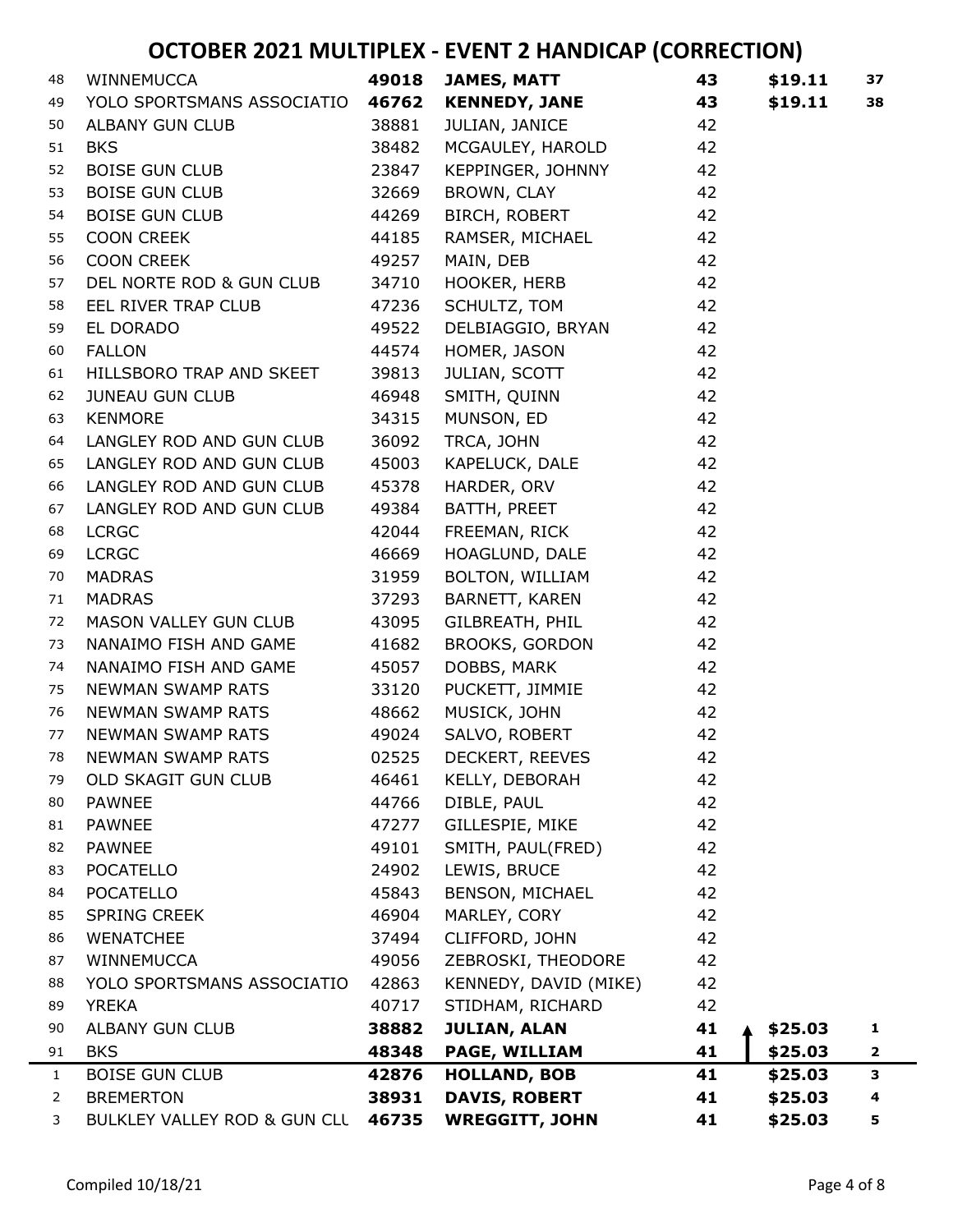| 4  | BULKLEY VALLEY ROD & GUN CLL | 49009 | <b>KUMAR, RAJAN</b>          | 41 | \$25.03 | 6                       |
|----|------------------------------|-------|------------------------------|----|---------|-------------------------|
| 5  | COSSC                        | 28363 | <b>DARKE, CLIFF</b>          | 41 | \$25.03 | $\overline{\mathbf{z}}$ |
| 6  | COWLITZ PUBLIC SHOOTING RAN  | 47219 | <b>PAINTER, ROBERT (BOB)</b> | 41 | \$25.03 | 8                       |
| 7  | COWLITZ PUBLIC SHOOTING RAN  | 48384 | <b>HAUG, ROGER</b>           | 41 | \$25.03 | $\boldsymbol{9}$        |
| 8  | LANGLEY ROD AND GUN CLUB     | 46474 | <b>CHENG, VINCENT</b>        | 41 | \$25.03 | 10                      |
| 9  | LANGLEY ROD AND GUN CLUB     | 46832 | ALAZAWI, BASSAM              | 41 | \$25.03 | $\mathbf{11}$           |
| 10 | MASON VALLEY GUN CLUB        | 47074 | <b>STOFFER, JEFFREY</b>      | 41 | \$25.03 | 12                      |
| 11 | NANAIMO FISH AND GAME        | 41683 | <b>BROOKS, SHERRY</b>        | 41 | \$25.03 | 13                      |
| 12 | NANAIMO FISH AND GAME        | 48525 | <b>SAMPSON, KEN</b>          | 41 | \$25.03 | 14                      |
| 13 | <b>NEWMAN SWAMP RATS</b>     | 28860 | <b>BUCKINGHAM, TERRY</b>     | 41 | \$25.03 | 15                      |
| 14 | <b>NEWMAN SWAMP RATS</b>     | 36194 | <b>CLOWDUS, BART</b>         | 41 | \$25.03 | 16                      |
| 15 | NORTH OKANAGAN - NOTSC       | 48931 | <b>NORRIS, KEVIN</b>         | 41 | \$25.03 | 17                      |
| 16 | OLD SKAGIT GUN CLUB          | 36336 | <b>KING, MICHAEL</b>         | 41 | \$25.03 | 18                      |
| 17 | <b>POCATELLO</b>             | 35518 | <b>AMES, DARIN</b>           | 41 | \$25.03 | 19                      |
| 18 | <b>PORTLAND</b>              | 43335 | <b>OHONICH, JACOB</b>        | 41 | \$25.03 | 20                      |
| 19 | <b>SOSA</b>                  | 45398 | <b>NEUFELD, DAVID</b>        | 41 | \$25.03 | 21                      |
| 20 | SPRING CREEK                 | 44376 | <b>ADAMS, RICH</b>           | 41 | \$25.03 | 22                      |
| 21 | <b>SPRING CREEK</b>          | 48535 | <b>WHALEN, BRUCE</b>         | 41 | \$25.03 | 23                      |
| 22 | <b>SPRING CREEK</b>          | 48536 | <b>WILLIAMS, CASEY</b>       | 41 | \$25.03 | 24                      |
| 23 | <b>WENATCHEE</b>             | 46027 | <b>PEERY, STACY</b>          | 41 | \$25.03 | 25                      |
| 24 | WINNEMUCCA                   | 43645 | <b>KIEBER, JOHN</b>          | 41 | \$25.03 | 26                      |
| 25 | YAKIMA VALLEY                | 39837 | <b>KLINGELE, ED</b>          | 41 | \$25.03 | 27                      |
| 26 | YAKIMA VALLEY                | 41487 | <b>SANDEN, KEN</b>           | 41 | \$25.03 | 28                      |
| 27 | YAKIMA VALLEY                | 46112 | <b>SHIELDS, JANET</b>        | 41 | \$25.03 | 29                      |
| 28 | ALBANY GUN CLUB              | 30113 | PACK, GARY                   | 40 |         |                         |
| 29 | <b>ALBANY GUN CLUB</b>       | 44769 | ADAIR, JAMES                 | 40 |         |                         |
| 30 | <b>BKS</b>                   | 47949 | COPENHAVER, JAMES            | 40 |         |                         |
| 31 | <b>BOISE GUN CLUB</b>        | 47535 | GAUTSCHI, HOWARD             | 40 |         |                         |
| 32 | <b>BREMERTON</b>             | 49504 | DALRYMPLE, GUY               | 40 |         |                         |
| 33 | <b>COON CREEK</b>            | 48171 | DAVIS, MICHAEL               | 40 |         |                         |
| 34 | COSSC                        | 47871 | SCOTT, JOHN                  | 40 |         |                         |
| 35 | <b>CULDESAC</b>              | 45164 | HEWETT, JERRY                | 40 |         |                         |
| 36 | <b>CULDESAC</b>              | 49328 | CRAIG, FARON                 | 40 |         |                         |
| 37 | EL DORADO                    | 40450 | FIRANZI, DON                 | 40 |         |                         |
| 38 | HILLSBORO TRAP AND SKEET     | 45316 | HERB, TREVOR                 | 40 |         |                         |
| 39 | HILLSBORO TRAP AND SKEET     | 47221 | FOWLER, ROB                  | 40 |         |                         |
| 40 | <b>KENMORE</b>               | 43898 | ELLIOTT, DAVID               | 40 |         |                         |
| 41 | <b>LCRGC</b>                 | 11916 | SUTTON, DANNY                | 40 |         |                         |
| 42 | <b>LCRGC</b>                 | 42456 | MALFATTI, NORMAN             | 40 |         |                         |
| 43 | NEWMAN SWAMP RATS            | 46153 | BALLARD, JEFF                | 40 |         |                         |
| 44 | NORTH OKANAGAN - NOTSC       | 01679 | NOER, MIKE                   | 40 |         |                         |
| 45 | OLD SKAGIT GUN CLUB          | 26256 | MANNING, CHARLES             | 40 |         |                         |
| 46 | OLD SKAGIT GUN CLUB          | 44193 | REIMERS, DON                 | 40 |         |                         |
| 47 | <b>POCATELLO</b>             | 48528 | JOHNSON, STEVE               | 40 |         |                         |
| 48 | <b>PORTLAND</b>              | 16218 | ROBERTSON, BOB               | 40 |         |                         |
| 49 | ROSEBURG ROD AND GUN CLUB    | 41681 | BAYLISS, BILL                | 40 |         |                         |
| 50 | SPRING CREEK                 | 46286 | EVANS, JUSTIN                | 40 |         |                         |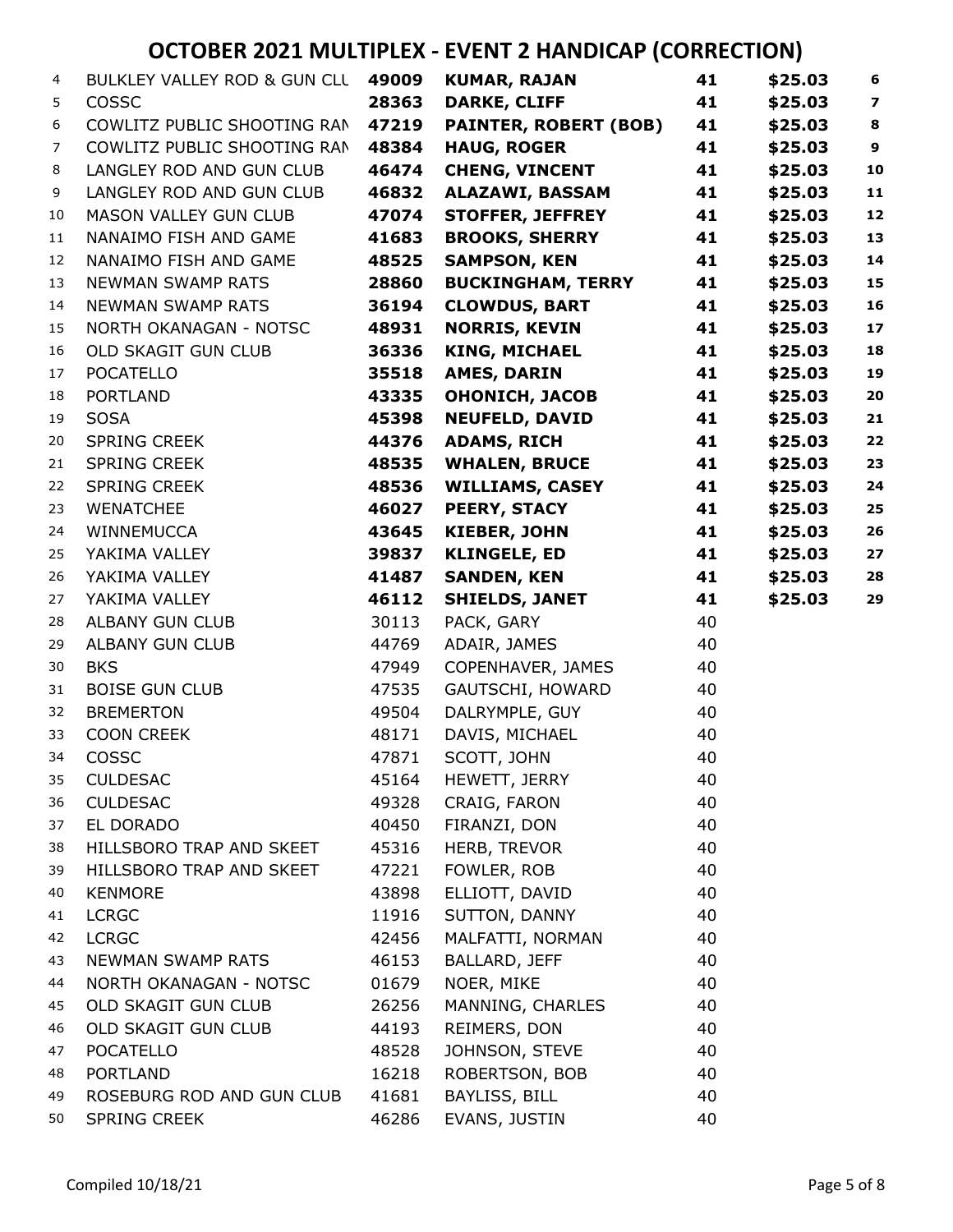| 51             | <b>WENATCHEE</b>             | 47932 | RICH, BRAD             | 40 |         |                         |  |
|----------------|------------------------------|-------|------------------------|----|---------|-------------------------|--|
| 52             | YAKIMA VALLEY                | 47055 | AUCKLAND, JOHN         | 40 |         |                         |  |
| 53             | <b>YREKA</b>                 | 39396 | KNIGHT, ROBERT         | 40 |         |                         |  |
| 54             | <b>YREKA</b>                 | 47283 | ANDERSON, ROBERT       | 40 |         |                         |  |
| 55             | ALBANY GUN CLUB              | 34663 | LARSON, TERRY          | 39 |         |                         |  |
| 56             | <b>BKS</b>                   | 28318 | SOLLARS, DAN           | 39 |         |                         |  |
| 57             | <b>BOISE GUN CLUB</b>        | 34901 | KIDNEY, CALVIN         | 39 |         |                         |  |
| 58             | BULKLEY VALLEY ROD & GUN CLL | 45091 | DONNELLY, RONALD       | 39 |         |                         |  |
| 59             | <b>COON CREEK</b>            | 38247 | RAMSEY, LINDELL (RAY)  | 39 |         |                         |  |
| 60             | <b>COON CREEK</b>            | 41482 | BARE, DAVID            | 39 |         |                         |  |
| 61             | <b>COON CREEK</b>            | 47362 | MARQUEZ, ANITA         | 39 |         |                         |  |
| 62             | <b>COON CREEK</b>            | 48451 | HARVEY, KEN            | 39 |         |                         |  |
| 63             | COSSC                        | 02037 | REYNOLDS, DON          | 39 |         |                         |  |
| 64             | COWLITZ PUBLIC SHOOTING RAN  | 47803 | MINER, STEVEN          | 39 |         |                         |  |
| 65             | COWLITZ PUBLIC SHOOTING RAN  | 47901 | TABOR, JAY             | 39 |         |                         |  |
| 66             | <b>CULDESAC</b>              | 48399 | <b>BELOIT, GREG</b>    | 39 |         |                         |  |
| 67             | DEL NORTE ROD & GUN CLUB     | 46856 | TAYLOR, KEARY          | 39 |         |                         |  |
| 68             | EEL RIVER TRAP CLUB          | 20670 | FRUTH, DAVE            | 39 |         |                         |  |
| 69             | EEL RIVER TRAP CLUB          | 34164 | TOMICH, JOSEPH         | 39 |         |                         |  |
| 70             | EEL RIVER TRAP CLUB          | 02385 | MYERS JR, LELAND       | 39 |         |                         |  |
| 71             | EL DORADO                    | 13882 | HERRERA, STEVEN        | 39 |         |                         |  |
| 72             | EL DORADO                    | 02121 | HOFFMAN, BILL          | 39 |         |                         |  |
| 73             | HILLSBORO TRAP AND SKEET     | 18540 | TERRY SR, BERYL        | 39 |         |                         |  |
| 74             | LANGLEY ROD AND GUN CLUB     | 47781 | CHANG, PETER           | 39 |         |                         |  |
| 75             | LANGLEY ROD AND GUN CLUB     | 47900 | YU, YANG(JUDY)         | 39 |         |                         |  |
| 76             | LANGLEY ROD AND GUN CLUB     | 48231 | ZHU, (JINZHOU)DANIEL   | 39 |         |                         |  |
| 77             | LANGLEY ROD AND GUN CLUB     | 48493 | SINGH, JATINDER        | 39 |         |                         |  |
| 78             | MASON VALLEY GUN CLUB        | 43060 | REYNOLDS, LARRY        | 39 |         |                         |  |
| 79             | <b>NEWMAN SWAMP RATS</b>     | 40736 | ELDREDGE, IRV          | 39 |         |                         |  |
| 80             | NORTH OKANAGAN - NOTSC       | 01930 | SALT, LISA             | 39 |         |                         |  |
| 81             | <b>POCATELLO</b>             | 47912 | TOMLIN, BOB            | 39 |         |                         |  |
| 82             | <b>SPRING CREEK</b>          | 49430 | <b>BELSHER, MARTIN</b> | 39 |         |                         |  |
| 83             | <b>WENATCHEE</b>             | 39273 | DOUGLAS, JIM           | 39 |         |                         |  |
| 84             | <b>WENATCHEE</b>             | 45320 | PEERY, JAMES           | 39 |         |                         |  |
| 85             | WINNEMUCCA                   | 41404 | DELONG, TODD           | 39 |         |                         |  |
| 86             | <b>WINNEMUCCA</b>            | 43571 | GABIOLA, TERRY         | 39 |         |                         |  |
| 87             | <b>WINNEMUCCA</b>            | 47837 | WOOLEVER, JEFFREY      | 39 |         |                         |  |
| 88             | YAKIMA VALLEY                | 39274 | KLINGELE, JAMES        | 39 |         |                         |  |
| 89             | <b>ALBANY GUN CLUB</b>       | 48352 | <b>MCCRARY, WAYNE</b>  | 38 | \$34.57 | 1                       |  |
| 90             | <b>BOISE GUN CLUB</b>        | 31409 | <b>TERRY, CHARLES</b>  | 38 | \$34.57 | $\overline{\mathbf{2}}$ |  |
| 91             | COWLITZ PUBLIC SHOOTING RAN  | 45530 | <b>CRUMRINE, LORAN</b> | 38 | \$34.57 | 3                       |  |
| $\mathbf{1}$   | EL DORADO                    | 13197 | <b>CARSTEN, LARRY</b>  | 38 | \$34.57 | $\overline{\mathbf{4}}$ |  |
| $\overline{2}$ | HILLSBORO TRAP AND SKEET     | 49516 | <b>FOLEY, CHARLES</b>  | 38 | \$34.57 | 5                       |  |
| 3              | <b>KENMORE</b>               | 27093 | <b>STORLIE, JIM</b>    | 38 | \$34.57 | 6                       |  |
| 4              | <b>KENMORE</b>               | 42852 | <b>DORNES, JEFF</b>    | 38 | \$34.57 | 7                       |  |
| 5              | LANGLEY ROD AND GUN CLUB     | 39768 | <b>ROSEBOOM, BILL</b>  | 38 | \$34.57 | 8                       |  |
| 6              | LANGLEY ROD AND GUN CLUB     | 47752 | <b>KAM, SAM</b>        | 38 | \$34.57 | 9                       |  |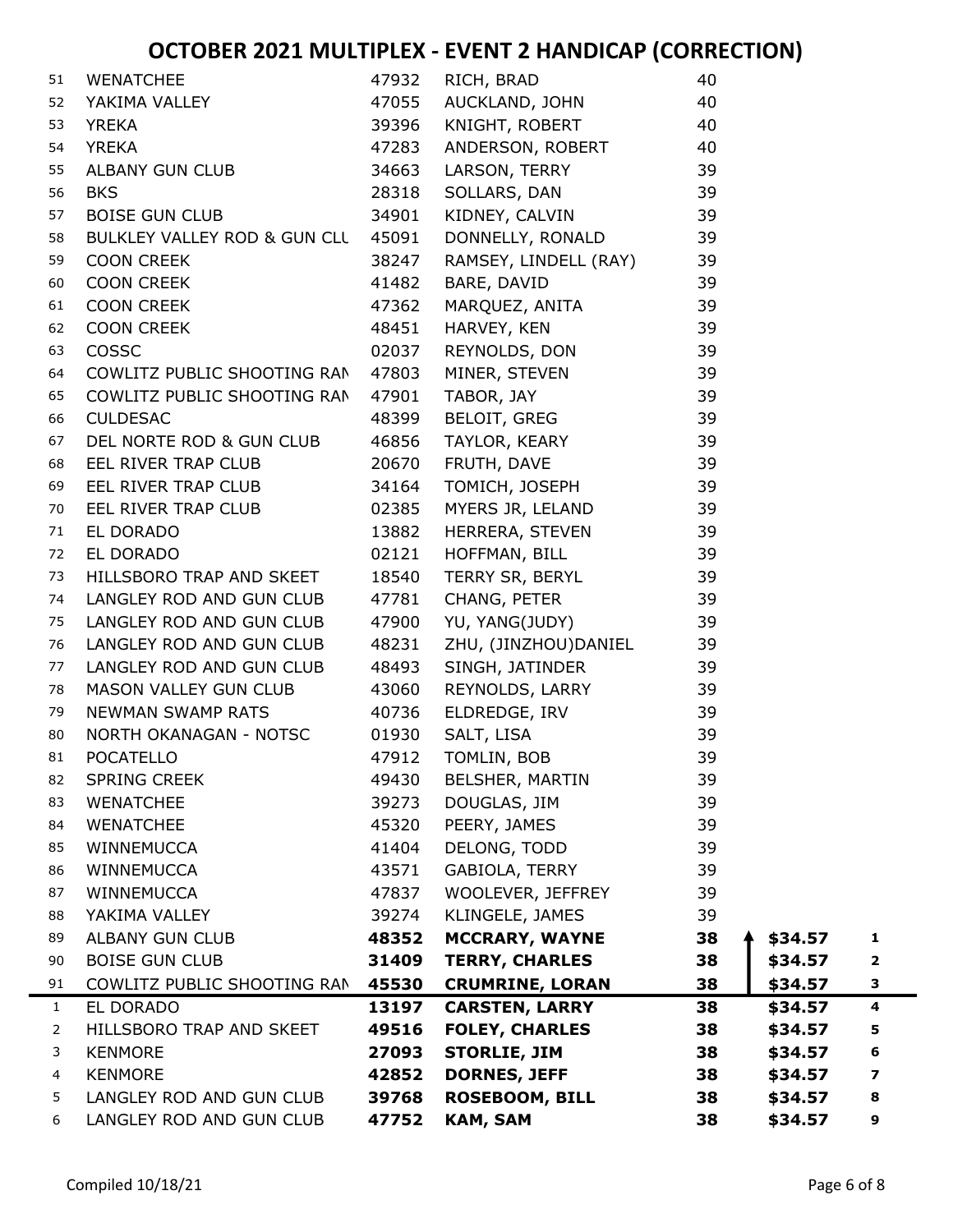| $\overline{7}$ | LANGLEY ROD AND GUN CLUB     | 49009 | KUMAR, RAJAN             | 38 | \$34.57 | 10 |
|----------------|------------------------------|-------|--------------------------|----|---------|----|
| 8              | <b>LCRGC</b>                 | 38131 | <b>PRICKETT, PAUL</b>    | 38 | \$34.57 | 11 |
| 9              | <b>MADRAS</b>                | 39550 | <b>DRAMEN, MARK</b>      | 38 | \$34.57 | 12 |
| 10             | NANAIMO FISH AND GAME        | 47468 | <b>MCLEOD, HARRY</b>     | 38 | \$34.57 | 13 |
| 11             | NANAIMO FISH AND GAME        | 49097 | <b>CORMIER, DAVID</b>    | 38 | \$34.57 | 14 |
| 12             | <b>PAWNEE</b>                | 42541 | <b>BOLINGER, WILLIAM</b> | 38 | \$34.57 | 15 |
| 13             | <b>PAWNEE</b>                | 44916 | <b>KINDVALL, DARYL</b>   | 38 | \$34.57 | 16 |
| 14             | <b>PORTLAND</b>              | 20011 | <b>KAUFMAN, STEVEN</b>   | 38 | \$34.57 | 17 |
| 15             | <b>PORTLAND</b>              | 40174 | <b>RIGGS, MICHAEL</b>    | 38 | \$34.57 | 18 |
| 16             | SPRING CREEK                 | 47334 | <b>REUTNER, SCOTT</b>    | 38 | \$34.57 | 19 |
| 17             | SPRING CREEK                 | 48291 | <b>PALACIO, JOHN</b>     | 38 | \$34.57 | 20 |
| 18             | <b>YREKA</b>                 | 40681 | <b>SHIPMAN, GREG</b>     | 38 | \$34.57 | 21 |
| 19             | <b>BOISE GUN CLUB</b>        | 23841 | KEPPINGER, HELEN         | 37 |         |    |
| 20             | <b>BREMERTON</b>             | 43858 | ARMANINO, BOB            | 37 |         |    |
| 21             | <b>BREMERTON</b>             | 47474 | TACK, DENNIS             | 37 |         |    |
| 22             | BULKLEY VALLEY ROD & GUN CLL | 47551 | ZAVADUK, GLYNN           | 37 |         |    |
| 23             | <b>KENMORE</b>               | 45446 | MILLER, ROBERT           | 37 |         |    |
| 24             | <b>MADRAS</b>                | 12278 | BARNETT, GEORGE          | 37 |         |    |
| 25             | OLD SKAGIT GUN CLUB          | 44968 | CARTMILL, CARY           | 37 |         |    |
| 26             | OLD SKAGIT GUN CLUB          | 49129 | GRASSO, CARON            | 37 |         |    |
| 27             | ROSEBURG ROD AND GUN CLUB    | 34552 | HOGAN, QUENTIN           | 37 |         |    |
| 28             | ROSEBURG ROD AND GUN CLUB    | 48296 | MEYER, REBECCA           | 37 |         |    |
| 29             | <b>SOSA</b>                  | 25467 | PEDERSEN, ED             | 37 |         |    |
| 30             | <b>WENATCHEE</b>             | 46930 | DOWNS, PAUL              | 37 |         |    |
| 31             | YAKIMA VALLEY                | 37794 | KLINGELE, PAUL           | 37 |         |    |
| 32             | <b>YREKA</b>                 | 48953 | MCADAM, BEAU             | 37 |         |    |
| 33             | <b>BOISE GUN CLUB</b>        | 48129 | COLEMAN, JAMES           | 36 |         |    |
| 34             | <b>BOISE GUN CLUB</b>        | 01714 | HARRIS, KENT             | 36 |         |    |
| 35             | <b>BREMERTON</b>             | 46078 | OSBORN, DAVID            | 36 |         |    |
| 36             | BULKLEY VALLEY ROD & GUN CLL | 39433 | ZAVADUK, GREG            | 36 |         |    |
| 37             | EL DORADO                    | 49033 | JACOBS, KEVIN            | 36 |         |    |
| 38             | LANGLEY ROD AND GUN CLUB     | 47753 | MA, PATRICK              | 36 |         |    |
| 39             | <b>NEWMAN SWAMP RATS</b>     | 48659 | AZEVEDO, LARRY           | 36 |         |    |
| 40             | <b>PAWNEE</b>                | 44963 | FINDLEY, TERRY           | 36 |         |    |
| 41             | <b>WENATCHEE</b>             | 46739 | WEISS, ROLAND            | 36 |         |    |
| 42             | ALBANY GUN CLUB              | 23211 | BREWER, SUE              | 35 |         |    |
| 43             | <b>BREMERTON</b>             | 40907 | CONN, JERRY              | 35 |         |    |
| 44             | <b>BREMERTON</b>             | 46287 | <b>BUCHANAN, BUCK</b>    | 35 |         |    |
| 45             | <b>BREMERTON</b>             | 49528 | HANDEMAN, BRANDON        | 35 |         |    |
| 46             | EEL RIVER TRAP CLUB          | 14678 | MCLAUGHLIN, DAN          | 35 |         |    |
| 47             | EL DORADO                    | 45495 | LAYNE, DANNY             | 35 |         |    |
| 48             | <b>KENMORE</b>               | 49524 | TOWNE, MASON             | 35 |         |    |
| 49             | LANGLEY ROD AND GUN CLUB     | 23681 | BURNS, WAYNE             | 35 |         |    |
| 50             | LANGLEY ROD AND GUN CLUB     | 42064 | LEUNG, DAVID             | 35 |         |    |
| 51             | LANGLEY ROD AND GUN CLUB     | 49501 | ZHU, JIUNING(LEO)        | 35 |         |    |
| 52             | MASON VALLEY GUN CLUB        | 41904 | MILLER, LLOYD (PETE)     | 35 |         |    |
| 53             | ROSEBURG ROD AND GUN CLUB    | 01669 | LEACH, DEAN              | 35 |         |    |